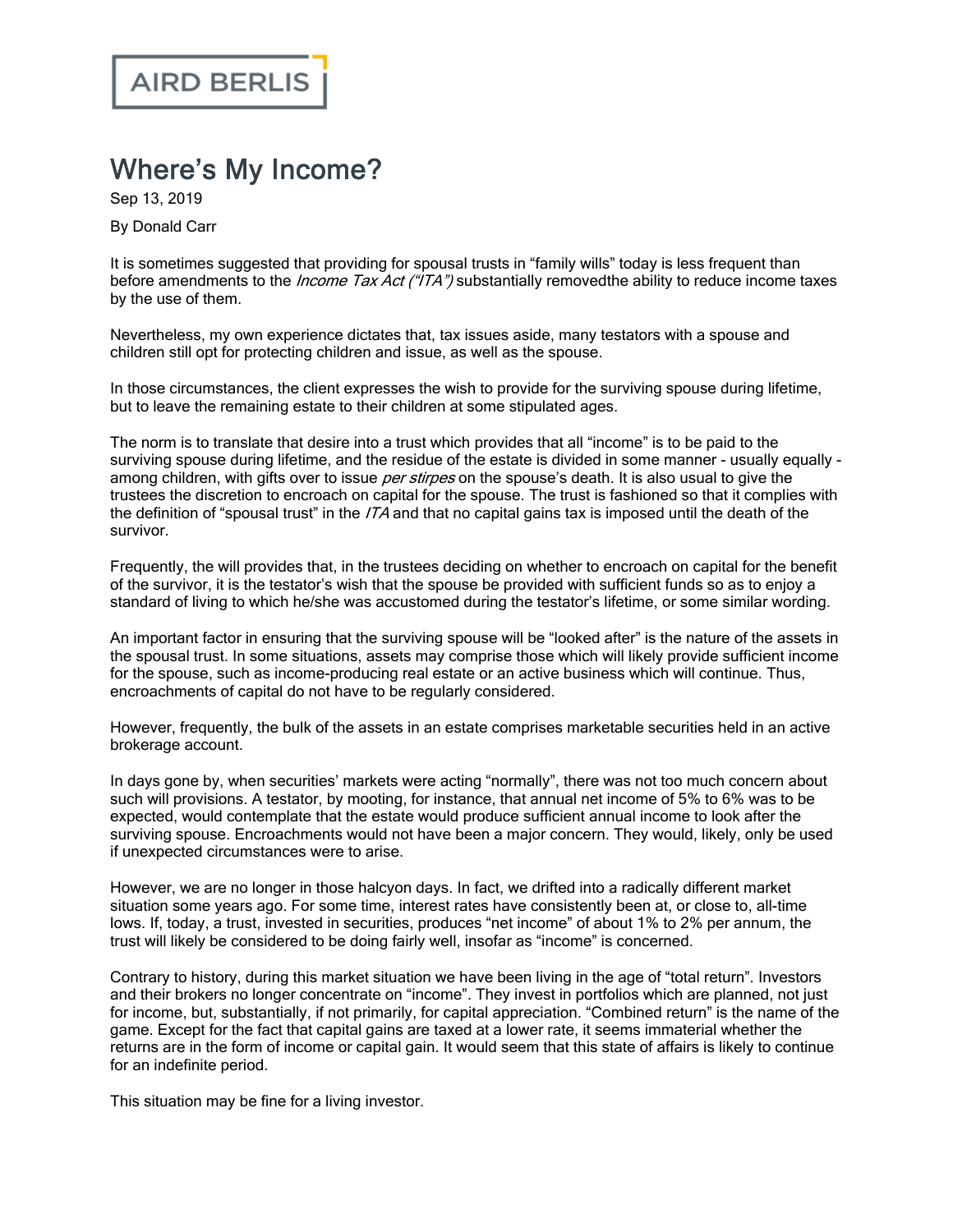However, it's not so fine for a testamentary trust (or an inter vivos trust, for that matter), if that trust contains provisions such as outlined above, i.e. "income" to surviving spouse for life; power to encroach on capital for spouse; residue (remaining capital) for children/issue.

Even if a will provides a definition of "income" in the broadest of terms, it is unlikely for trustees to be able or willing to convert a normal capital gain realized in the market into "income" for estate or trust purposes.

In those circumstances, the surviving spouse, who is dependent on income, will thus receive substantially less than most testators anticipate and the trustees will be placed in the position of deciding what to do.

The logical thing to do is to exercise the power to encroach on capital for the surviving spouse. But, for how much?

In planning, little time (if any) is spent considering when trustees would be acting properly in exercising their discretion to encroach on capital for the benefit of the surviving spouse. Many lawyers and their clients seem satisfied that, if the surviving spouse is not getting "enough", encroachments on capital will be available. As indicated above, there may be a provision where the testator clearly states that the prime intention is ensuring the "welfare" of the spouse and ensuring that the spouse can continue to live in the manner in which he or she was accustomed during the lifetime of the testator. However, even those provisions can lead to disagreement as to acceptable or appropriate quantum of encroachment.

There is a plethora of reported decisions, as well as many references in textbooks, dealing with whether there has been a proper exercise of trustees' discretion to encroach. Many cases have concluded that the purported encroachment was improper, for multiple different reasons.

Leave aside, for the moment, the fact that in Ontario, the Children's Lawyer may well have a stake in the estate where someone under 18 years of age is a beneficiary of the residue of the estate, and will have to be satisfied about the propriety of an encroachment for the spouse. Are adult children going to be happy when there are encroachments on what they consider to be *their* capital? Many may be quite content that whatever their surviving parent requires should be made available. On the other hand, situations are legion where children have objected, whether because of bad relationships or just selfishness. And, particularly, there are situations where the surviving spouse is from a second marriage of the testator and the children are those of an earlier spouse, who is the only one considered by them to have been a parent. That is even more perilous.

Are there more appropriate alternatives?

A so-called "minimum benefit" provision might do the trick. One could provide for the greater of (i) a specified figure, adjusted for COLA and (ii) the net income per annum. However, even with a COLA adjustment, that, by itself, does not take into account what might be happening in the securities marketplace and will not necessarily affect how the trustees will deal with the asset mix in the investment portfolio.

The time is overdue for us to take a closer look at these situations and to revisit the venerable "percentage trust" — sometimes called a "unitrust" or a "total return trust".

This process has often been used in charitable remainder trusts, but has rarely been used in Ontario in family trust situations. It is now very appropriate to consider seriously its use for "family wills" or "personal" inter vivos trusts.

This different way of providing appropriately for a surviving spouse, without the perils of trustees regularly engaging in decisions whether or not to encroach on capital, and to what extent, means that the testator will provide in the will that the surviving spouse will receive annually the greater of (a) the annual net income and (b) a sum equal to X% of the ongoing fair market value of the assets in the trust. (It will be remembered that, in order to come within the definition of a "spousal trust" under the /TA, it is essential that the spouse be entitled to receive all of the income of the trust; thus the requirement for "the greater of"). The discretion to encroach on capital for the spouse to cover unanticipated, unusual situations will still be maintained.